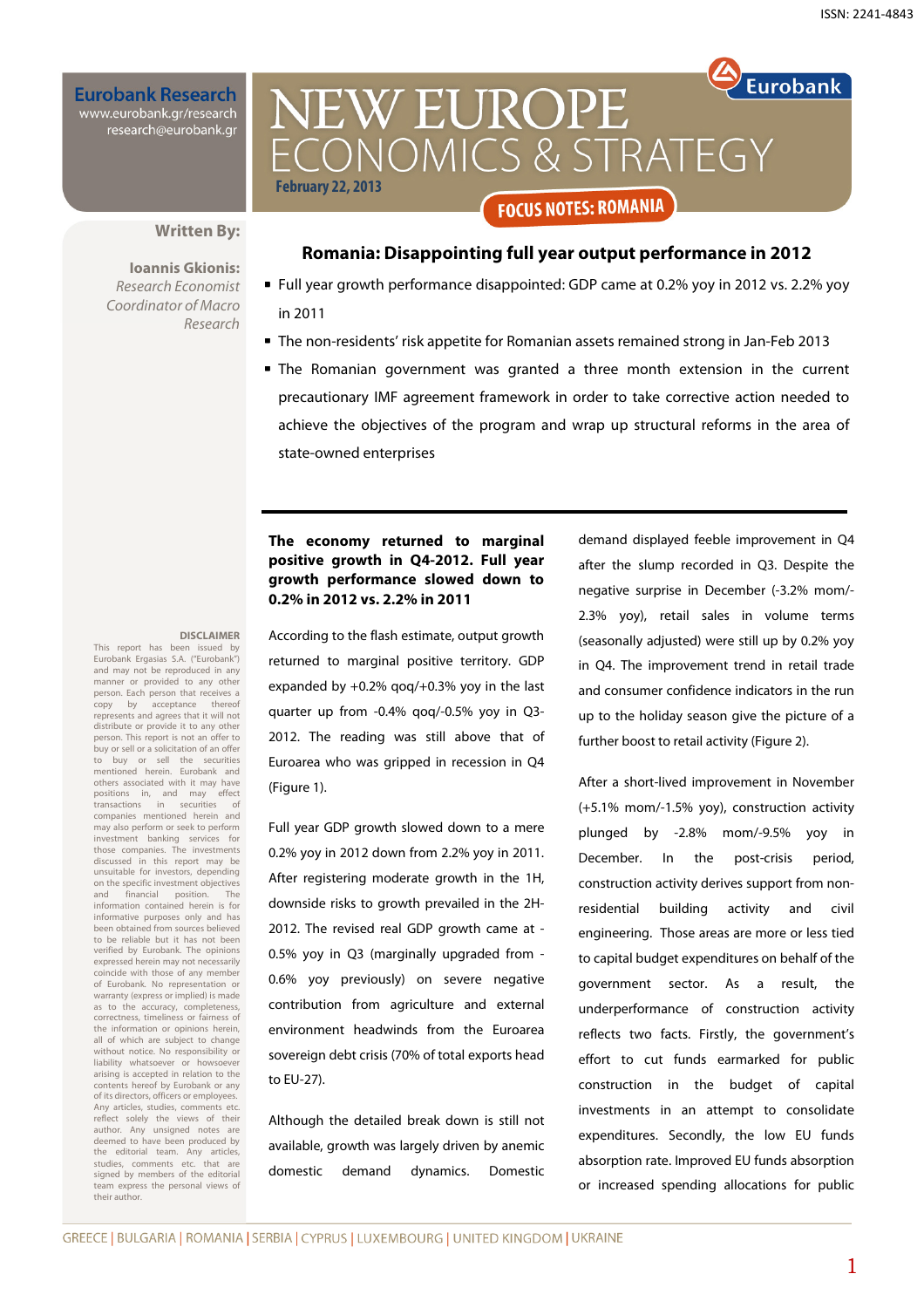

investments in the budget have the potential of scaling up construction activity.

To make things worse, the recession in Euroarea impacts exports negatively. Exports have been performing poorly in 2H. The latter translates into a weakness in domestic industrial dynamics in Q4. Industrial production dynamics remained in negative territory for a fifth consecutive month in December. Industrial production-on a seasonal and working day adjusted basisremained broadly stagnant +0.0% mom/-0.6% yoy in December vs. -0.9% qoq/-1.3% yoy in November on deteriorating mining sector performance. Similarly, manufacturing sector confidence headed south again in December (-4.1 in December vs. -3.5 in November), remaining visibly lower than in the 1H-2012.

## **Near term growth prospects remain weak on negative spillovers from Euroarea sovereign debt crisis. Medium term outlook depends on the implementation of structural reforms**

In any case, the latest macroeconomic data releases fail to impress and suggest that recovery is still fragile. Looking ahead, we anticipate growth prospects to improve moderately in 2013. Our current growth forecast stands at 1.2% in 2013, which is still very decent given that Euroarea will most probably be in recession for most of 2013. Our forecast stands below that of IMF-1.6% in the latest review and European Commission-2.2% in the autumn forecasts). Risks are skewed to the downside. Short term growth prospects are clouded by the Euroarea sovereign debt crisis, which is going to be a drag on net exports and capital inflows until at least 1H-2013. However, domestic demand is going to be the main growth driver in 2013. The contraction of private consumption in the post-Lehman period has bottomed out. As an illustration of this, retail sales in volume terms posted the first- since 2008-annual positive reading in 2012 (+2.9% yoy). In addition, fiscal and monetary policies are expected to be more growth supportive in 2013. The hike of public wages to the 2010 levels and the indexation of pensions are going to support household balance-sheets this year. Last but not least, economic activity will most probably receive a positive boost from agriculture in 2013. Provided that the negative performance of Q3-2012 will most likely not be repeated, we anticipate

agriculture to be a positive contributor to growth in 2013.

**FOCUS NOTES: ROMANIA** 

In contrast, investments could take the lead as the primary engine of growth in Romania in the medium-term. The required elements are there: political stability after long time, an attractive large domestic market, a competitive from a relative wages point of view labor force etc. The implementation of structural reforms in the broad government sector could provide a catalyst for the boosting medium-term growth potential. There is room for significant improvement in two key areas: EU funds absorption (the lowest in EU-27) and public sector efficiency.

## **The Romanian government was granted a three month extension in the precautionary IMF agreement in order take corrective action needed to achieve the objectives of the program**

The government was granted a three month extension on the precautionary IMF agreement. In principle, the two year existing precautionary agreement will expire in March. The Romanian government has already completed successfully six reviews in the existing framework. The final review  $(7<sup>th</sup>$  and  $8<sup>th</sup>$  combined) took place in January 15<sup>th</sup>-29<sup>th</sup>. According to the preliminary findings of the IMF and EU missions, the quantitative targets of general government cash deficit, public sector (both on the local government and state budget level) arrears and the target of central bank's net foreign assets were missed.

The general government cash deficit came at 2.5% of GDP in 2012 slightly above the revised target of 2.2% of GDP. However, the revised cash deficit target was missed, mainly due to suspensions of reimbursements for some EU-funded projects because of past irregularities discovered by the Romanian audit authorities**.** In contrast, preliminary estimates suggest that the budget deficit in accrual terms was maintained below the 3% of GDP threshold in 2012. Provided that the final data in April confirm the original findings, then Romania will no longer be subject to the Excessive Deficit Procedure. On the positive side, both the government and the authorities agreed upon the corrective action needed to achieve the objectives of the program. For that purpose, the government asked for an extension of the program for two more months in order to take both corrective action with respect to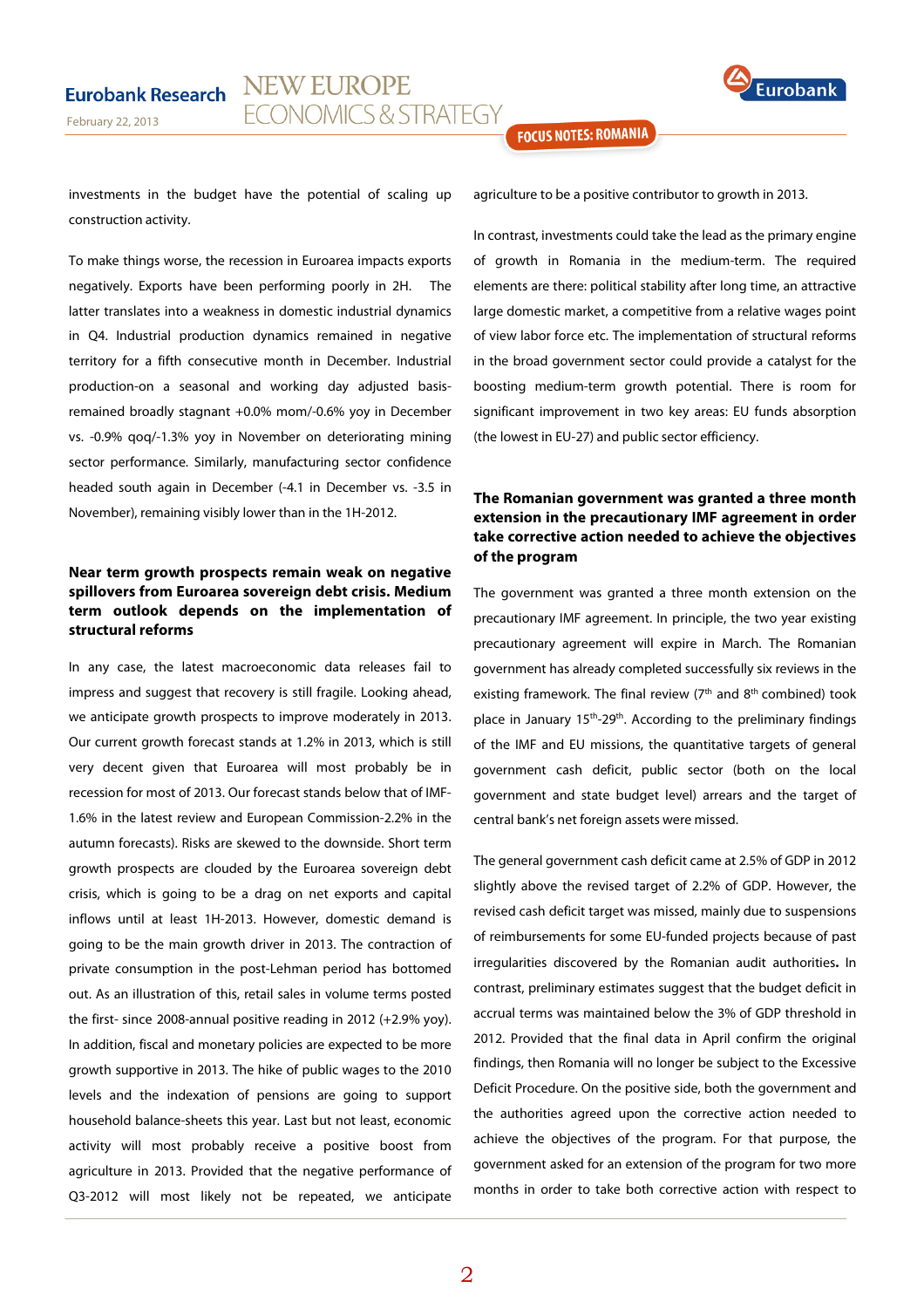

arrears and the budget implementation of 2013. At the same time, the government has reaffirmed its intention to push for structural reform in the area of state owned enterprises.

The structural reform agenda has been lagging behind even before the parliamentary elections. The privatization of Oltchim (state owned chemical company), which together with the sale of a 15% stake in Transgaz was a prior action for the approval of the 6th review, turned out to be a highly political and controversial issue. During that period, the government will wrap up the restructuring and privatization of three state-owned companies. The secondary public offering of 15 percent Transgaz will be finalized in the coming months. In addition, a majority share in the state railway company CFR Marfa will be sold to a strategic investor. Oltchim will be put into insolvency. Finally, efforts to appoint professional boards and managers in public enterprises will be stepped up.

## **Appetite for Romanian assets remained strong in the first two months of 2013**

Risk appetite for Romanian assets has improved substantially since Q4-2012. Romanian assets have received a lot of market attention particularly after the election results in December. The strong elections results for the ruling coalition who gained constitutional majority increased the prospects of political stability and expectations of accelerating structural reforms. In addition, the rhetoric of the new government on changing macro-policies in the context of the expiring precautionary IMF agreement softened. Therefore, the perceived risk premium declined thereby making government bond yields more appealing.

In addition, the government bonds inclusion in two major emerging market bond indices only propelled interest further. Barclays announced in last November that it would include local T-bonds starting from April 2013 to its indices. JP Morgan announced in early January that local T-bonds were eligible to be included in the relevant popular index. However, the decision for the inclusion or not will be taken in next spring (between March 1st and May 1st). Both decisions are important because those indices serve as a benchmark for the asset class allocation choices of institutional investors. The re-allocation will put

# **FOCUS NOTES: ROMANIA**

Romania on the radar of portfolio flows. This is particularly important because non-residents had decreased their exposure in the local market because of the escalating political crisis in the past summer and the escalating Euroarea periphery sovereign debt crisis.

On the other hand, the Ministry of Finance has demonstrated a great success in tapping the local market. The successful issuances enabled the government to start covering the hefty financing needs of 2013 in the last months of 2012. The public financing requirement amounts to 13.6% of GDP in 2013, one of the largest in the region. In addition, the eligibility of longer-term maturities for inclusion in the bond indices provides an incentive for the Ministry of Finance to prefer issuing such local currency instruments. In essence, this results in developing the primary bond market further but also improves the maturity profile of the domestic debt.

The renewed interest for long-term government securities on behalf of non-residents continued in the first two months of 2013. The Ministry of Finance raised 11.4bn in local currency denominated bonds, twice as much than the initial plan of 4.6bn in January. Although demand was less strong in February, the Ministry of Finance raised 4.0bn vs. a plan of 3.7bn. Strong demand in the auction of 10-year local currency bonds led to an oversubscription and subsequently yields lower. The average yield came at 5.71%, the lowest recorded since 2005 and much lower than 6.75% recorded in the relevant auction of March2012. In the first international auction of 2013, the Ministry of Finance raised USD 1.5bn from a 10Y-USD denominated bond. Total bids reached USD7bn (bid to cover ratio 4.6) an illustration of strong demand. Thus, yield came much lower at 4.5% vs. 6.9% in the spring of 2012. Meanwhile, NBR left the policy rate unchanged at 5.25% in January and February 2013. Instead, the Central Bank opted to utilize liquidity management in order to impact monetary conditions. After tighter liquidity conditions in late 2012, NBR opted for looser liquidity conditions in the first two months of 2013. On the other hand, the leu appreciation trend which begun in last October came to a halt in mid-February 2013. Leu traded at 4.37/€ on February 20th vs. a year low at 4.32/€ on January 16th.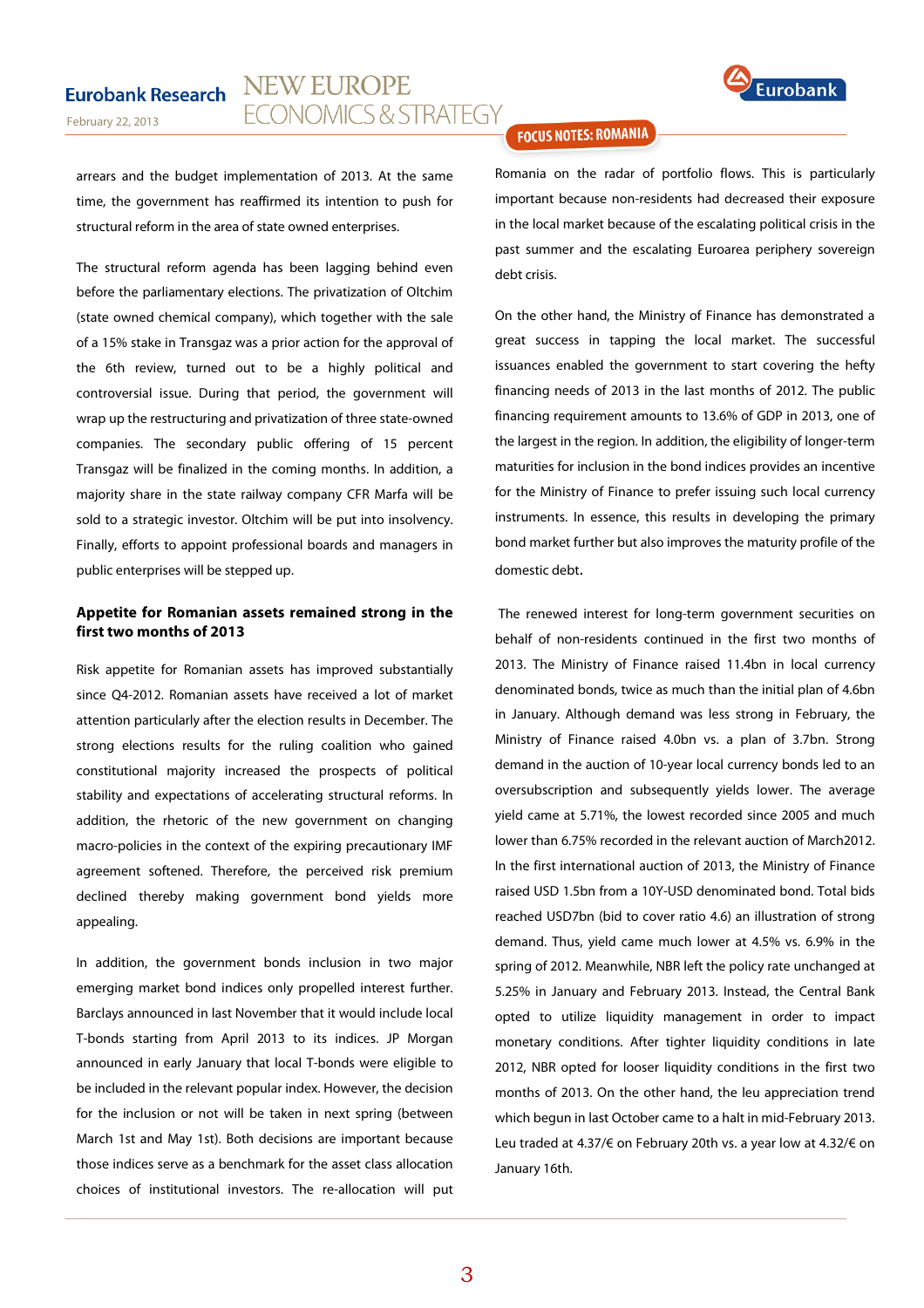**Eurobank Research** 



**FOCUS NOTES: ROMANIA** 



## **Figure 1: In contrast to the Euroarea, growth in Romania was still marginally positive in Q4**

**NEW EUROPE** 

**ECONOMICS & STRATEGY** 



**Figure 2: Consumer sentiment was on an improvement trend in the last months of 2012** 

Source: Eurostat, Eurobank Research

Source: National Statistics, Eurostat